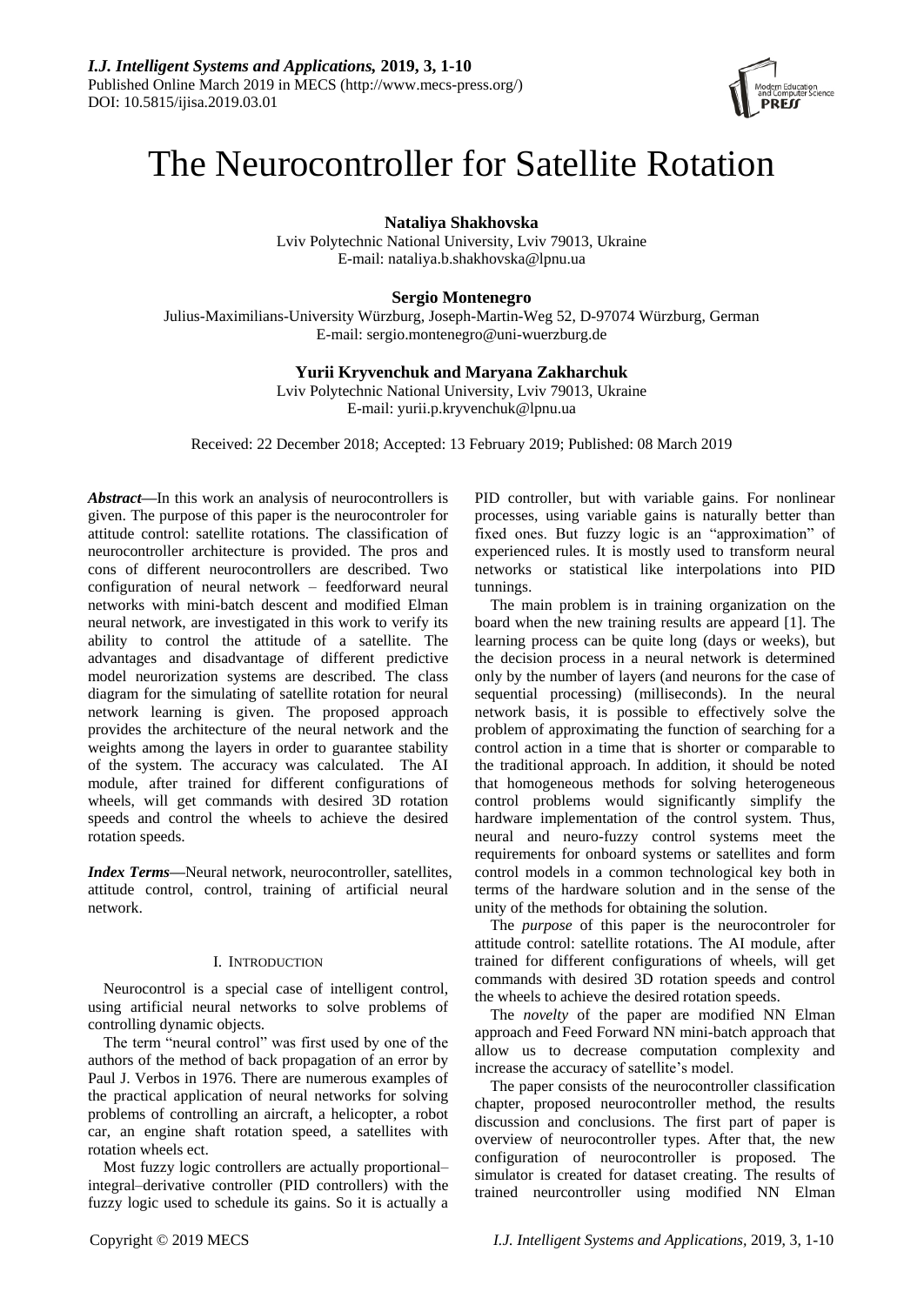approach and Feed Forward NN mini-batch approach are presented. In conclusion part the comparison with existing neurocontroller is given.

#### ІІ. THE NEUROCONTROLLERS CLASSIFICATION

The methods of neural control are divided by the method of using neural networks into direct methods and indirect methods. In direct methods, the neural network is trained to directly generate control actions on an object; in indirect methods, the neural network is trained to perform auxiliary functions: identification of the control object, noise suppression, online tuning of the device in the control loop with feedback controller coefficients. Depending on the number of neural networks that make up a neurocontroller, neural control systems are divided into single-module and multi-module. Neural control systems that are used in conjunction with traditional regulators are called hybrid ones [2].

In the tasks of neural control, the black box model is used to represent the control object, in which the current input and output values are observed. The state of an object is considered unavailable for external observation, although the dimension of the state vector is usually

considered fixed. The dynamics of the control object can be represented in a discrete form:

$$
X(k+1) = \Phi(X(k), u(k))
$$
 (1)

$$
y(k+1) = \Psi(X(k))
$$
 (2)

where  $X(k) \in \mathbb{R}^N$  is state of object of range N in the tact  $k$ ;  $u(k) \in R^P$  is value of P-dimensional control vector in the tact  $k$ ;  $y(k+1) \in R^V$  is value of V dimensional object output in the tact  $(k+1)$ .

The analysis of modern systems of automatic control of nonlinear dynamic objects shows that they are created as adaptive systems with feedback. This requires knowledge of the model of the control object. A wellknown control system is a feedback model with real-time time-varying coefficients.

The adaptive Astrom regulator based on Lyapunov's direct method presents such type of model [3]. Fig. 1 represents the Closed Loop Control applied to Satellite using Neurocontrol.



Fig.1. Closed Loop Control applied to Satellite using Neurocontrol

The use of neural network has its own specificity, which creates the corresponding requirements for the neural network architecture and its learning algorithm. In most cases, for the considered works, the neural network acts in one of the following elements (Fig. 2).

1. Regulator [4].

- 2. Models of the control object [5].
- 3. Optimal control object filter [6].

4. The regulator is compatible with another regulator: linear and built using elements of fuzzy logic [7].

5. Optimization controller of another type [8].

6. Classifier or system for image recognition [9].

#### III. RELATED WORKS

Inherited Neurocontrol (Neurocontrol learning based on mimic, Controller Modeling, Supervised Learning Using an Existing Controller) [10] covers neurocontrol systems in which a neurocontroller learns on examples of controller dynamics. After training, neural network accurately reproduces the functions of the input controller. Inherited neurocurrency is used for initial learning of neural network with the use of other methods for the subsequent training of the neurocontroller.

Inverse Neurocontrol. In [11], some examples of the use of an inverse model control scheme for linear systems using neural network are shown. In this approach, the formation of an inverse control object model is carried out through the training of neural network.

In the generalized inverse neurocontrol [12] it is envisaged to study neural network in off-line mode, based on the recorded trajectories of the behavior of a dynamic object. To get such trajectories on the control object as a control signal, some random processes are presented. The values of the control signals and the corresponding reactions of the object are recorded and form the learning sequence on the basis of them.

During of training, the neural network must monitor and remember the dependence of the control signal  $u(k-1)$ on the next value of the reaction of the control object that was before in the state  $X(k-1)$ . The values of the control signals and responses of the object are recorded and, on this basis, a training sample is formed.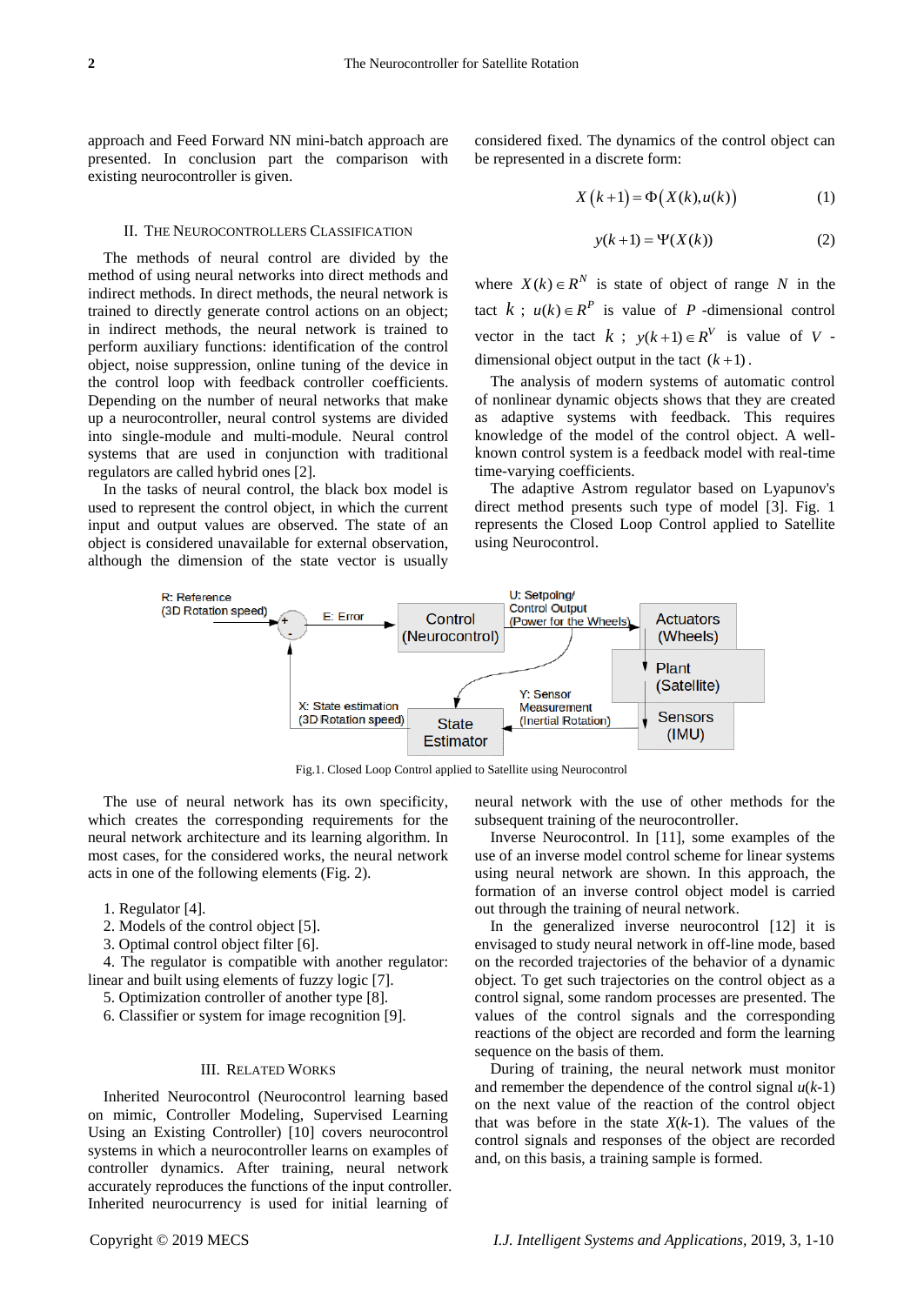

Fig.2. Neurocontrol realization ways

$$
U = \{P_i, T_i\}_{i=1}^{M} : P_i = [y(i)X(i-1)]^T, T_i = u(i) \tag{3}
$$

We used and desired reaction.

In the training mode neural network must find and remember the dependence of control signal  $u(k-1)$ , in state before  $S(k-1)$ . When the object is controlled, the inverse neuro-emulator is connected as a controller and it is receiving the  $rr(k)$  value from input  $r(k+1)$ :

$$
rr(k) = [r(k+1)X(k)]^T
$$
 (4)

It is assumed that the inverse model of the control object formed during training is adequate, therefore, the control signal emitted by the neural network will ensure the object's transition to the position specified by the setpoint.

Thanks to the stabilizing feedback effect, a fairly high quality control is achieved. Known variations of general inverse control, in which, instead of the running value of the target value, the target trajectory is given in L steps ahead.

The advantage of generalized inverse neurocontrol is the training of the neurocontroller in off-line mode in the absence of an exact mathematical model of the control object.

Specialized inverse neurocontrol [13]. This type of inertia allows you to teach an inverse neurocontroller online, using the deviation error from the set value  $e = r - y$ . The neural network generates a control signal that gives the control object's position  $y(k+1)$ . Further,

we determine the error of the neurocontroller. The correction of neurocontroller weights is performed using descent method or some other gradient method. The advantage of this approach is the high quality of control compared to the generalized inverse neurorubation method. A significant disadvantage is the need to know the exact mathematical model of the control object that is required for training the neurocontroller.

The method of error transmission through a direct neuroemulator. This approach uses two neural networks [14], one of which acts as a controller, and the other - a direct neuroemultizer, trained to simulate the dynamics of the controlled object. And while learning a direct neuroemulator at the output of the control object, a random control signal u is made that changes the position of the control object y, and on the basis of such values, we create a training sample. The training of a direct neurocontroller is carried out in off-line mode. The mechanism of reverse propagation through a direct neuroemultizer implements a local inverse model of the state of the control object in the current space. Passing through the neurotransmitter, the error spreads through the neurocontroller, but now its passage is accompanied by correction of weight coefficients of the neurocontroller. The neuroemultizer thus performs the functions of additional layers of the neural network neurocontroller, in which the weight of the connections is not corrected.

Forecasted neurocontroller. In [15], an neural network speed controller with prediction is given Predictive Controller is considered. The method of training neurocontrollers, which minimizes the deviation of the current position of the control object from the specified for each step, does not always provide the best integrated control quality. The quality of work will depend on the implementation and selection of the minimization algorithm to predict the corresponding signal obtained from the control object model.

The prediction models of neurocontroller [16] minimizing the integral error functionality looks like:

$$
Q(k) = \sum_{i=L_1}^{L_2} e(k+i)^2 +
$$
  
+ $\rho \sum_{i=0}^{L_2} (u(k+i)-u(k+i-1))^{2}$  (5)

where  $e$  is error,  $\rho$  is the contribution of the control signal to the overall function *Q* . We make prediction to  $L_2$  tacts,  $0 \le L_1 \le L_2$  and start from  $L_1$  tact.

To predict the future behavior of the system and determine the error, a direct neuroemultier is used. It is trained for the inverse spread of the error. The peculiarity of such a method is the lack of a training controller. Its place is an optimization module that can work in real time [16]. The disadvantage of predictive model neurorization systems is its limited use in systems with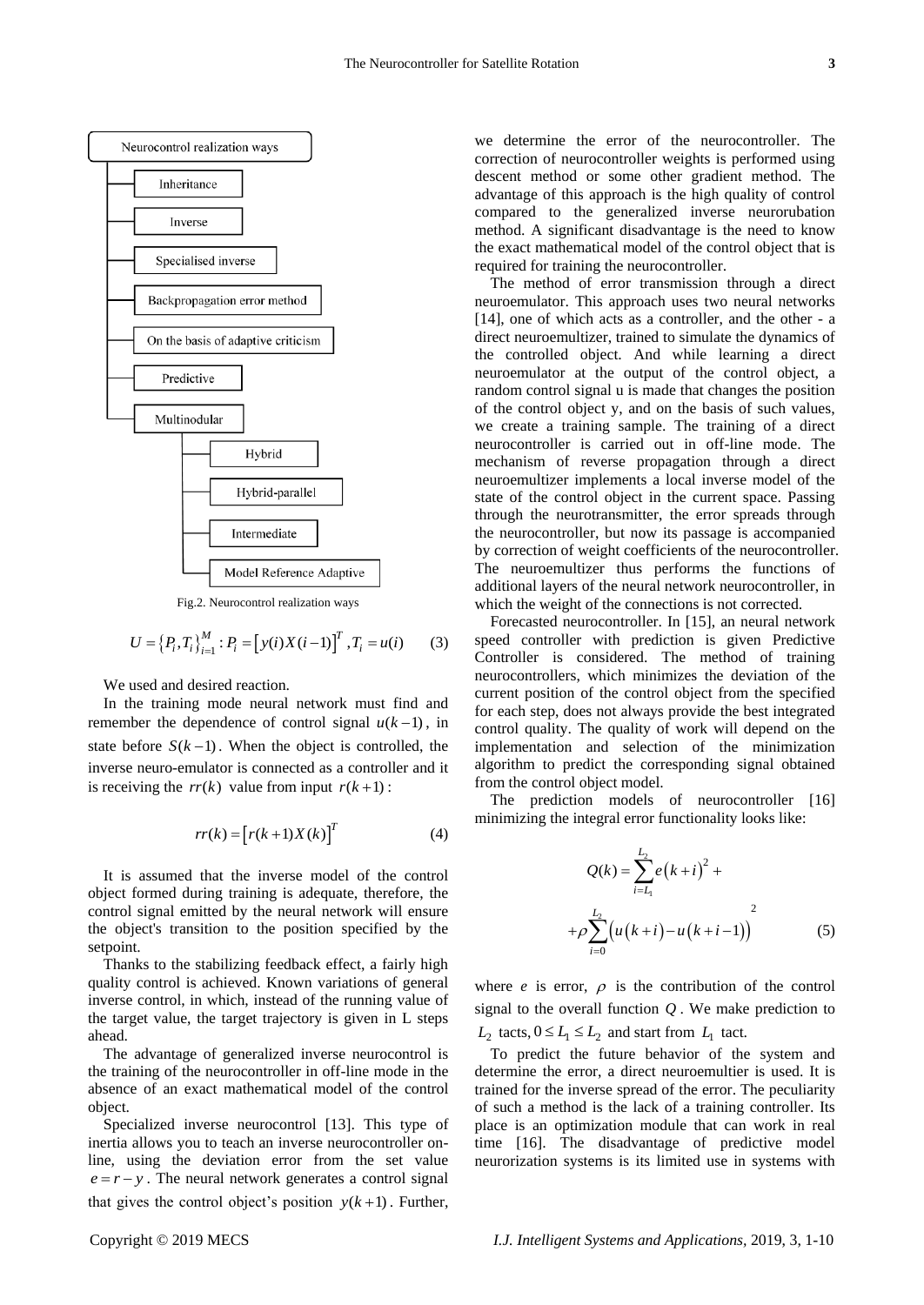fast changing dynamics, since the optimal real-time algorithm will not be able to find the best control strategy for one tact.

The methods of neutralization based on adaptive critique [17], like the system of predictive model control, choose a control signal based on estimates of the future behavior of the control system. Such a system contains two neural modules: a neurocontroller and a module of criticism. The criticism module uses the approximation of the transfer function value. The popularity of systems of adaptive criticism is due to the presence of a developed theoretical basis in the form of the theory of dynamic programming of Bellman, as well as the property of similarity to optimal or close to optimal control.

Multidimensional neurocontrol is characterized by a structure of type of expert committees [17]. For a multidimensional approach, the original task is divided into separate subtasks, the solution of which is assigned to individual modules. Systems of multimodal neurocontrol based on local inverse models consist of a large number of linear neurocontrollers and a control module. Each of the linear controllers is the neural network direct propagation of the signal, which is trained to control within the local area of the object state space.

Different methods can be used to form a neurocontroller [2]:

- generalized inverse neurocontrol,
- specialized inverse neurocontrol,
- method of return error transmission through a neurocontrol.

The disadvantage of such a method for training a neurocontroller is the need for a large amount of training examples distributed in the space of states of the control object.

The method of multimodal neurocontrol based on the pair of direct and inverse models [18] differs from the method of neurocontrol based on local inverse models, in which the behavior of the system is formed during training and during control is not corrected. Such a method involves adjusting the behavior of neural modules at each beat of the neurocontrol. A significant disadvantage of the multimodal neurocontrol system is the opaque procedure for separating the training sample into a sample for the study of direct and inverse neurotransmitters of different modules. Hybrid neurocontrol is based on the use of compatible neural network approach with conventional controllers, proportional–integral–derivative controller (PID controller or three-term controller) regulators or other types of controllers. The hybrid neuro-PID control [19] allows self-adjusting of the PID controller in on-line mode using neural network. Controlling using the PID controller is to minimize feedback errors. The control signal produced by the controller is the sum of the proportional, integral and differential components.

A disadvantage is the problematic evaluation of the stability of the resulting nonlinear controller. For such a method, there is a need for an analytical mathematical model of the control object.

Methods of hybrid parallel neurocontrol. In [98] parallel use of neurocontrollers with a conventional controller for the controlling of dynamic objects is foreseen. In this case, the neurocontroller and the usual controller, in the role of which, for example, PIDcontroller, receive identical setup values.

Hybrid parallel neurocontrol is a compromise solution for traditional neurocontrollers and transition from conventional controllers to neural network. Auxiliary neurocontrollers is relevant when it is necessary to solve additional problems that arise in the process of dynamic objects controlling. The quality of controller control can be increased and the trajectory of motion of the object smoother when using external perturbation filtering [19]. Initially, such a scheme was use in conjunction with neurocontrollers trained on the principle of general neutralization. This approach is applied to the control object with reverse dynamics in the presence of an adequate mathematical or simulation model of the control object for the training of a direct and inverse neurotransmitter.

Model of Reference Adaptive Control [20] is an option of neutralization according to the method of reverse error propagation through a direct neuroemultizer with additional introduction into the scheme of the reference model. In order to reduce the uncertainty in the control process between the object and the neurocontroller, a reference model, as a rule, a linear dynamic system of low order, which can be easily verified by analytical methods for stability [20], is introduced. The reference model is selected in such a way that the trajectory generated by it on each tread could be attainable for the control object. K. Krishnakumar et al. [20] proposed an original modification of the neutrophication with anadaptive reference model for the creation of a crashresistant control system of the aircraft. The standard model is studied in the off-line mode by minimizing the mean square error by deviating the trajectory of the motion of the control object from the target trajectory. Such an adaptive system can be considered as a normal neurocontroller of the type of adaptive criticism, which controls the combined dynamic system "PID-controller + object control."

#### ІV. PROPOSED NEUROCONTROL METHOD

First, we should generate dataset for neural network training.

#### *A. Simulator architecture*

The class diagram for the simulating of satellite rotation for neural network education is given in Fig. 3. Design layers:

• Contracts shows main entities of simulator and grants low coupling between their implementations. Contracts consists of abstractions;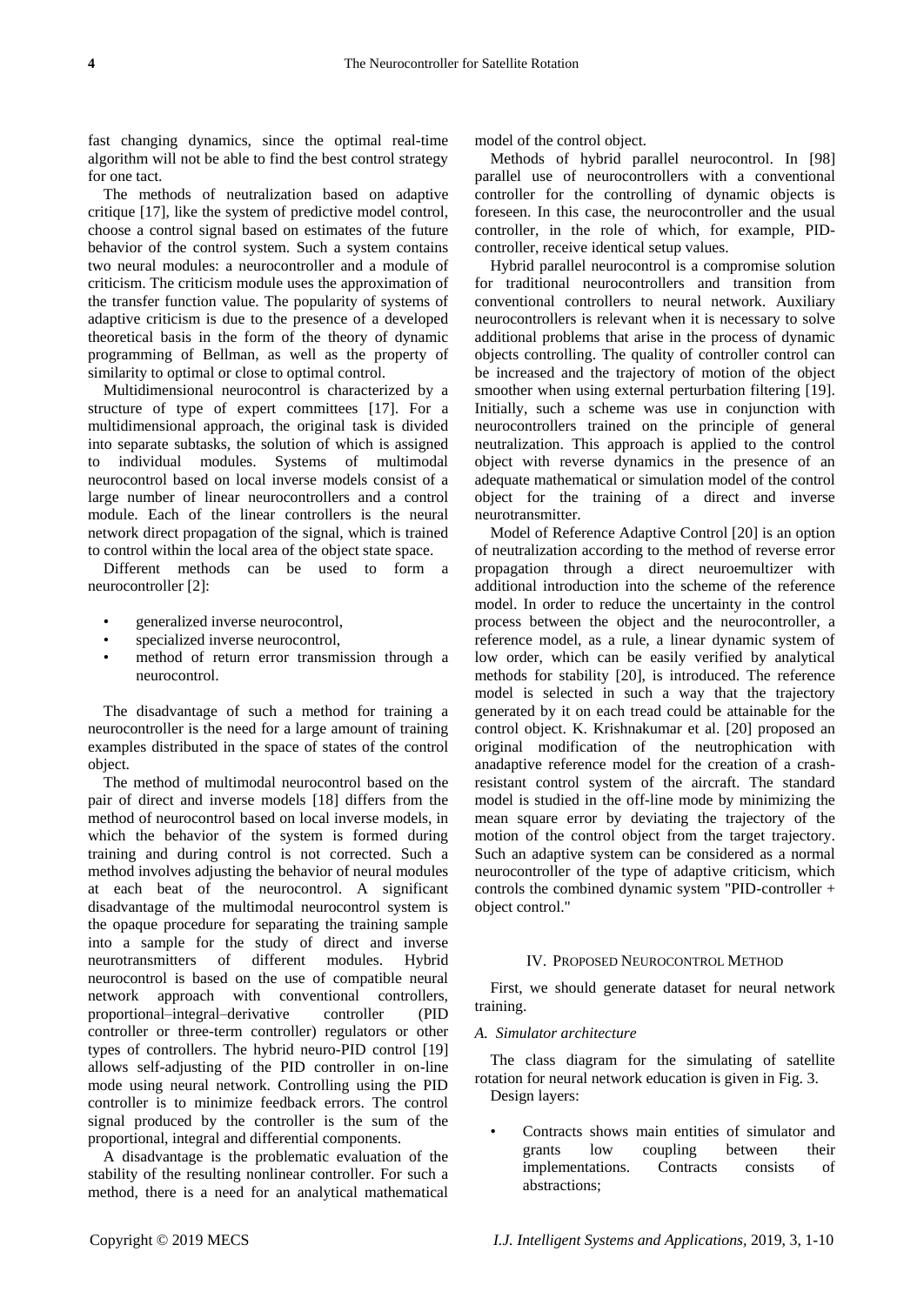- Core implements contracts. It contains primary physical model and Simulation entity.
- Satellite simulation extends Core with a dynamic of reaction wheel and satellite.

#### Entities:

- Point provides an abstract point for further implementations;
- MassPoint point with mass and movement vector;
- ForcePoint predetermines point of attachment of force and current vector of force;
- Object provides enumeration of points, which interact with each other;
- ReactionWheel inherited from MassPoint instances, is used for changing rotation speed of satellite by changing its angular momentum;
- Satellite inherited from Object, provides simulated Satellite of arbitrary form, which moves and rotates using thrusters (ForcePoint) and reaction wheels.



Fig.3. The simulator class diagram

Simulator provides enumeration of Object instances and configuration of scenario of their behavior.

Point class is a generalization of 3D point, which can be moved or rotate. Logic of this class is used in other points (MassPoint, ForcePoint etc.).

Instance movement of Point is rather a simple implementation. We just have to set a vector of current instance speed (SetInstanceSpeed method) and use Move method to move it. Notice that all vector values are from Eigen library this implementations use vector3d class.

Rotation movement is more complicated than the previous movement. The point to be rotated must have axes of rotation and its rotation speed. Rotation axes is a line, which can is set as a guide vector of the line and point, which belongs to the line. The point P will be rotated around the axes after its rotation speed and rotation axes are set and Rotate method called.

As far as it concerns rotation speed, it is measured in

radians per second, if it is positive point rotates clockwise, else anticlockwise.

When we use this type of motion, we simulate moving of point by vector of speed. In further implementations of simulation's core, it is used to move other objects.

Parameters of RotatePoint:

- point point to rotate,
- axesVector vector of rotation axes,
- axesPoint point which bellows to rotation axes,
- angle angle for rotation  $[rad]$ .

MassPoint class inherits implementations of Point so motion of MassPoint is same as in Point. However, there is mass [kg] MassPoint added which is used in Object implementation to define its mass and inertia.

Object class is a virtual model of material object, which is represented as array of mass points.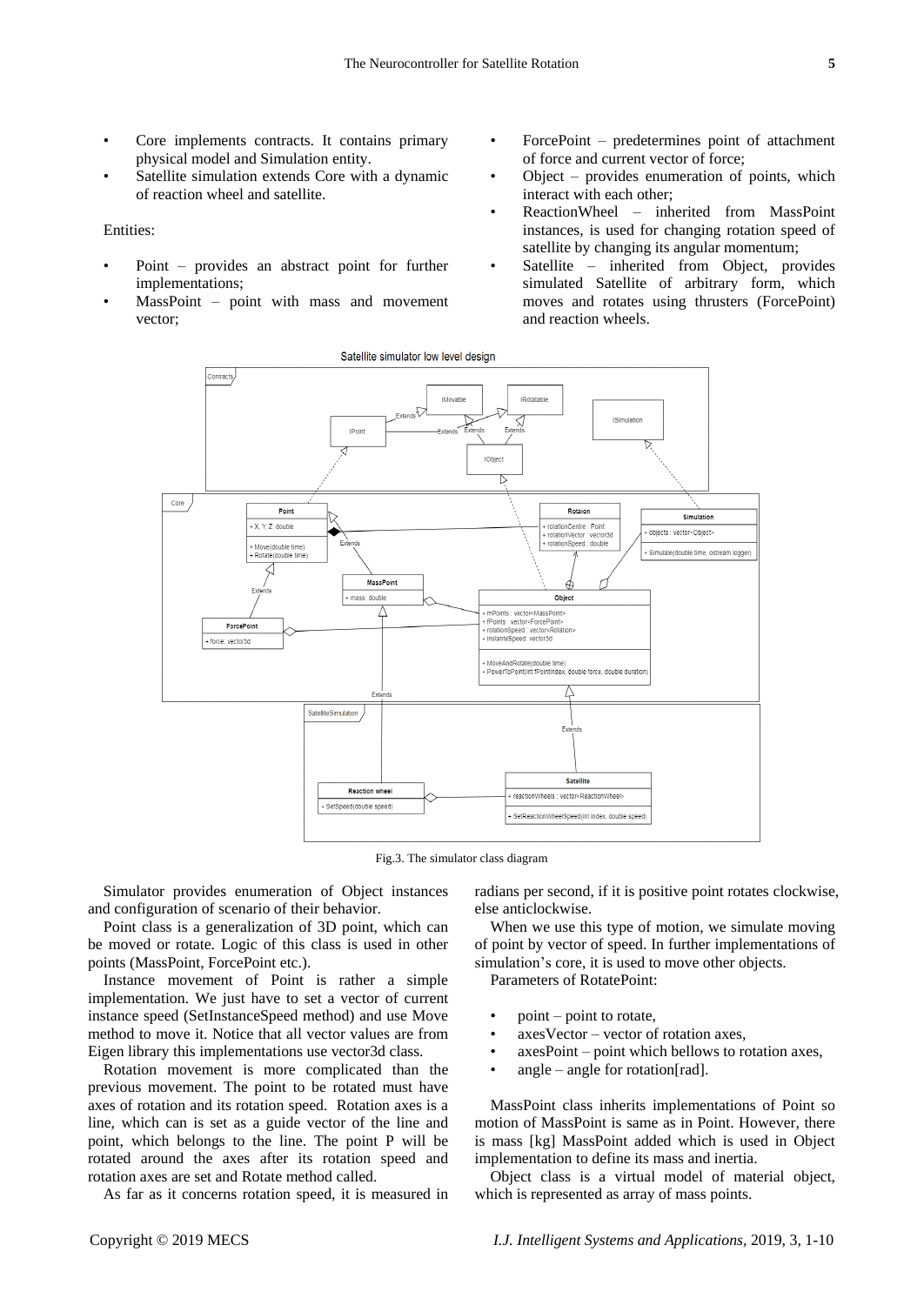Object obeys the laws of mechanics and nonrelativistic kinematics. Implementation of its behavior we use to create more complicated physical systems, such as satellite, for instance.

#### *B. Neurocontoller implementation using NN Elman*

The neurocontroller for the control loop is based on the Elman network, which consists of the input, hidden and output layers. Elman's neural network is one of the types of recurrent networks, which is derived from the multilayer perceptron by the introduction of feedback, only the connections go not from the output of the network, but from the outputs of the internal neurons. This allows you to take into account the history of observed processes and accumulate information to develop the correct management strategy. These networks can be used in the control systems of moving objects, because their main feature is memorization of sequences. Unlike other types of recurrent neural network (NN), such as Hopfield, Hemingham, Jordan, additional lines of dynamic delay from the output of neural network to its input were introduced into the structure of NN Elman [21  $-22$ ].

The modified *algorithm for neurocontroller using NN Elman* training consists of the following steps:

- **Step 1.** At the initial time  $t = 1$ , all hidden neurons are set to zero - the initial value is zero.
- **Step 2**. We send the input value to the network, where it is directly distributed in the neural network.
- **Step 3**. According to the training of the neural network by the chosen Fletcher-Rives algorithm, which, in comparison with the gradient-descent algorithm, governs the convergence speed not only by setting the speed parameter, but also corrects the step size for each iteration. So, achieve the set value of the error we perform for the minimum number of iterations.
- **Step 4.** We set  $t = t + 1$  and carry out the transition to Step 2. We will continue to train the neural network until the total mean square error of the network is of the least value.

The network final error depends on the number of hidden neurons and the number of training points. In order to achieve a given precision, the larger the training set, the greater the number of hidden neurons. Training was carried out by generating positions from IRotatable. The neural network used in controller design is threelayered.

Starting with 8 neurons and 256 training points, the required output error was reached with 24 neurons, and the learning process succeed with only 2576 points [22 - 24]. In this network, the unknown parameters are considered as network's weights, which are updated over the time and are converged to their true values.

$$
z_i = f(Y_i) = f\left(U_i + \sum (X_j, W_{ij})\right) \tag{6}
$$

where,  $U_i$  is output signal of neuron  $i$ ,  $f$  is activation function,  $Y_i$  is average sum of input signals,  $X_i$  is signal *j* of hidden layer,  $W_{ij}$  is weight  $[23 - 26]$ .

Weight updates are be done using the error between output of the network (estimated control torques) and the control torque generated by feedback linearization controller. The back propagation update law is considered as follow:

$$
\Delta W = -\eta \frac{\partial J}{\partial W} \tag{7}
$$

where,  $J$  is the cost function of neural network which defined based on the difference between the estimated torque and real torque control.

## *C. Neurocontoller implementation using mini-batch gradient descent*

For the design of adaptive-neural network control, first, the feedback linearization controller is designed and then a neural network is used to estimate the system's uncertainty. To estimate the unknown parameters of the system, the multilayer neural network with back propagation update law is used. Simple structure and small number of parameters to be adjusted, is the main advantage of the designed neural network.

Generalized inverse learning presents some negative properties when the training is performed with the real system, as there is no guarantee that the system output covers totally the state space. Of course, this problem will not happen in case of a numeric simulated system. Indirect model presents some instability during training, depending on the system dynamics. Specialized inverse method requires a network direct model in order to establish a relation between the direct model output error and the control network output error. In a simulated system, nevertheless, specialized and generalized methods are equivalents and so the results presented here were obtained with the generalized inverse model, as shown in Fig. 4.



Fig.4. Control network training model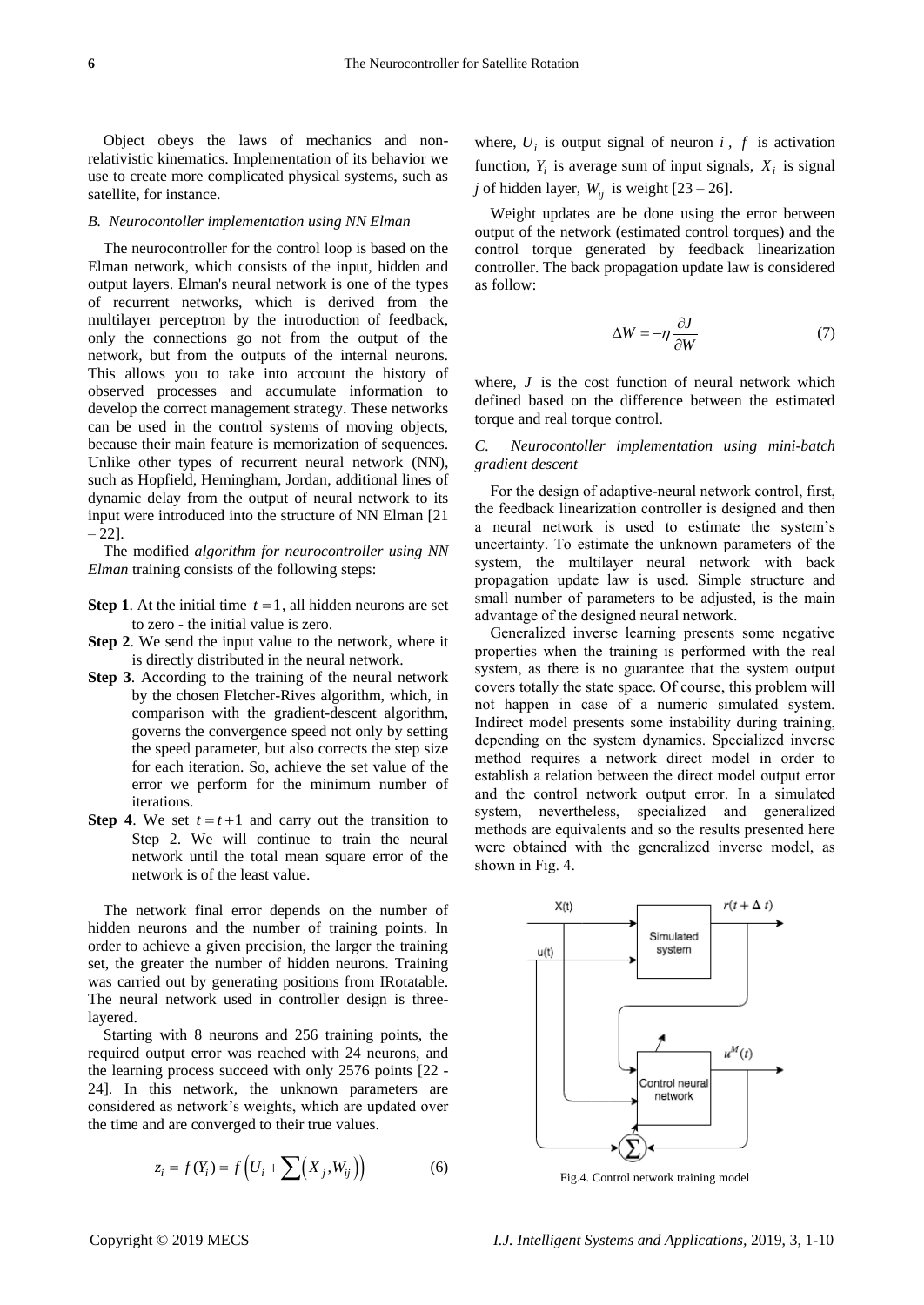Inputs to the control network are the state (speed of each rotation wheel) at time *t* and the propagated speed at time  $t + \Delta t$ . The output is the control signal (torque). The neural network structure looks like this:

- Input layer  $-3$  neurons (for rotation speed by x,y,z),
- Hidden layer fully-connected neurons with

sigmoid activation function,

- Output layer  $-$  n neuron with predicted energy level, where n is equal amount of rotation wheels,
- The bias is used too.

The controller class diagram is given in Fig. 5.



Fig.5. The controller class diagram

## V. RESULTS

The process of NN Elman training lasted 154 epochs. The training parameters are as follows (Fig. 6):

- the limit value of the learning target goal  $10^{-5}$ ;
- minimum gradient value min\_grad  $10^{-10}$ ;
- maximum number of epochs training 1000.



Fig.6. Training schedule of NN Elman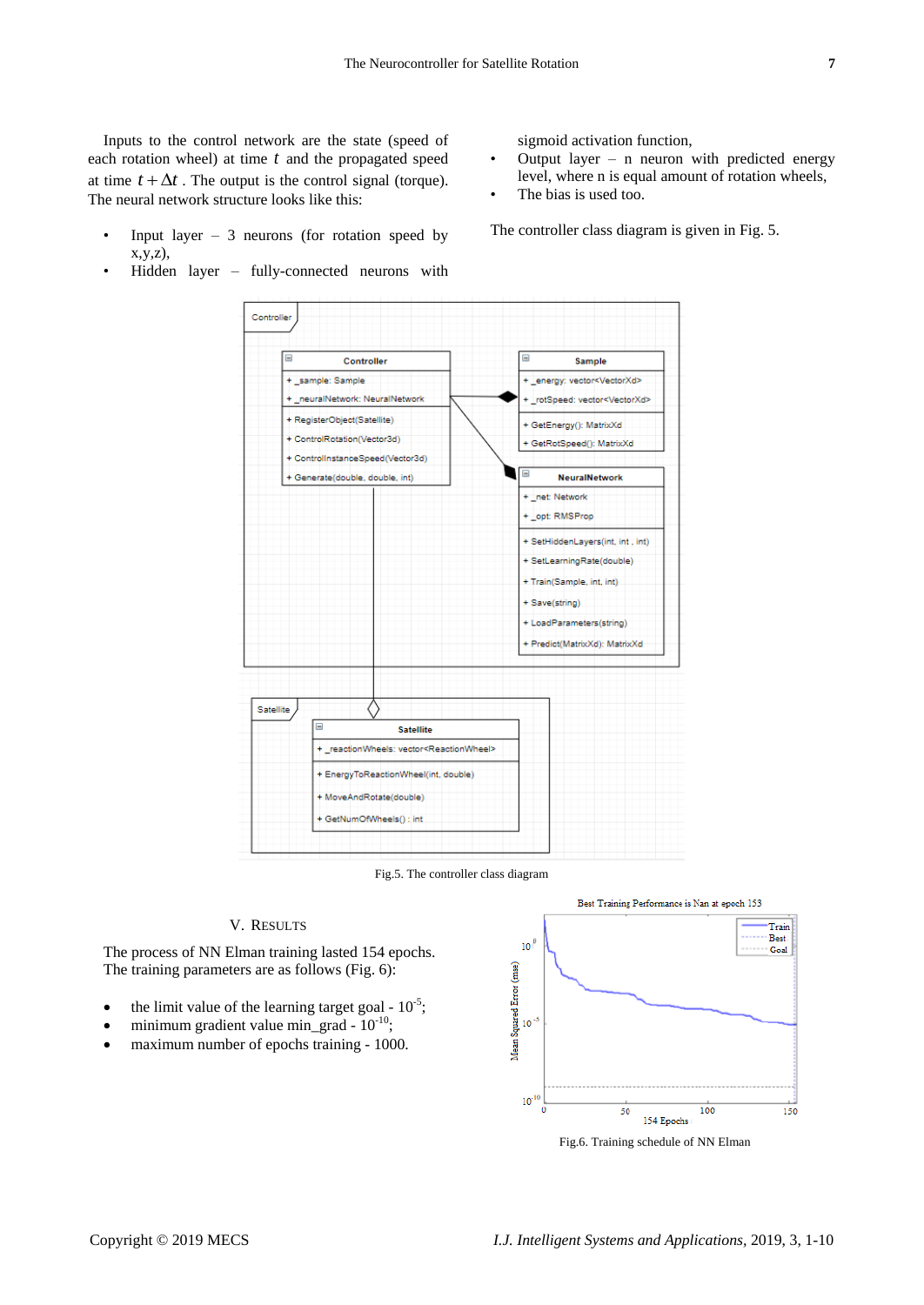Error value estimating is demonstrated in Fig. 7. We compared error rate for tuned PID controller with Ts=1 and Ts=2 and for modified NN Elman with Ts=1 and Ts=2. The modified NN Elman (proposed approach) gives the smaller error rate for both times.



Fig.7. Error while adjusting, sine trajectory: 1 - tuned PID controller, Ts  $= 1$ : 2 - tuned PID controller, Ts = 2; 3 - modified NN Elman, Ts = 1; 4 - modified NN Elman,  $Ts = 2$ 

In addition, we create fully-connected NN using minibatch gradient descent. Mini-batch gradient descent is typically the algorithm of choice when training a neural network and the term stochastic gradient descent usually is employed also when mini-batches are used. The best result can be achieved by using this parameters:

| NUMBER OF SAMPLES                        | 1000   |
|------------------------------------------|--------|
| NUMBER OF HIDDEN LAYERS                  |        |
| HIDDEN_LAYERS_LENGTH                     | 15     |
| <b>LEARNING RATE</b>                     | 0.0007 |
| <b>BATCH SIZE</b>                        | 200    |
| <b>EPOCH</b>                             | 40000  |
| NORMAL DISTRIBUTION MEAN                 | 0      |
| STANDARD DIVIATION                       | 0.01   |
| <b>RANDOM SEED</b>                       | 40     |
| Network results are given in the Fig. 8. |        |

As you can see, the error rate is appr. 0.02, that is smaller than in previous NN configuration.

The advantage of this NN configuration are:

- reduce the variance of the parameter updates, which can lead to more stable convergence;
- can make use of highly optimized matrix optimizations common to state-of-the-art deep learning libraries that make computing the gradient w.r.t. a mini-batch very efficient. Common mini-batch sizes range between 50 and 256, but can vary for different applications.

| [Epoch 39994, batch 2] Loss = 0.0306647<br>[Epoch 39994, batch 3] Loss = 0.0264902<br>[Epoch 39994, batch 4] Loss = 0.0249384<br>[Epoch 39995, batch 0] Loss = 0.0266941<br>[Epoch 39995, batch 1] Loss = 0.0250402<br>[Epoch 39995, batch 2] Loss = 0.0296115 |                                                                                                                                                                                                                                                                                                                                                                                                                                                                           |
|----------------------------------------------------------------------------------------------------------------------------------------------------------------------------------------------------------------------------------------------------------------|---------------------------------------------------------------------------------------------------------------------------------------------------------------------------------------------------------------------------------------------------------------------------------------------------------------------------------------------------------------------------------------------------------------------------------------------------------------------------|
|                                                                                                                                                                                                                                                                |                                                                                                                                                                                                                                                                                                                                                                                                                                                                           |
|                                                                                                                                                                                                                                                                |                                                                                                                                                                                                                                                                                                                                                                                                                                                                           |
|                                                                                                                                                                                                                                                                |                                                                                                                                                                                                                                                                                                                                                                                                                                                                           |
|                                                                                                                                                                                                                                                                |                                                                                                                                                                                                                                                                                                                                                                                                                                                                           |
|                                                                                                                                                                                                                                                                |                                                                                                                                                                                                                                                                                                                                                                                                                                                                           |
|                                                                                                                                                                                                                                                                |                                                                                                                                                                                                                                                                                                                                                                                                                                                                           |
| [Epoch 39995, batch 3] Loss = 0.0243083                                                                                                                                                                                                                        |                                                                                                                                                                                                                                                                                                                                                                                                                                                                           |
| [Epoch 39995, batch 4] Loss = 0.0223336                                                                                                                                                                                                                        |                                                                                                                                                                                                                                                                                                                                                                                                                                                                           |
| [Epoch 39996, batch 0] Loss = 0.0228064                                                                                                                                                                                                                        |                                                                                                                                                                                                                                                                                                                                                                                                                                                                           |
| [Epoch 39996, batch 1] Loss = 0.0207487                                                                                                                                                                                                                        |                                                                                                                                                                                                                                                                                                                                                                                                                                                                           |
| [Epoch 39996, batch 2] Loss = 0.0291913                                                                                                                                                                                                                        |                                                                                                                                                                                                                                                                                                                                                                                                                                                                           |
| [Epoch 39996, batch 3] Loss = 0.0315727                                                                                                                                                                                                                        |                                                                                                                                                                                                                                                                                                                                                                                                                                                                           |
| [Epoch 39996, batch 4] Loss = 0.0357189                                                                                                                                                                                                                        |                                                                                                                                                                                                                                                                                                                                                                                                                                                                           |
| [Epoch 39997, batch 0] Loss = 0.0344877                                                                                                                                                                                                                        |                                                                                                                                                                                                                                                                                                                                                                                                                                                                           |
| [Epoch 39997, batch 1] Loss = 0.0262052                                                                                                                                                                                                                        |                                                                                                                                                                                                                                                                                                                                                                                                                                                                           |
|                                                                                                                                                                                                                                                                |                                                                                                                                                                                                                                                                                                                                                                                                                                                                           |
|                                                                                                                                                                                                                                                                |                                                                                                                                                                                                                                                                                                                                                                                                                                                                           |
|                                                                                                                                                                                                                                                                |                                                                                                                                                                                                                                                                                                                                                                                                                                                                           |
|                                                                                                                                                                                                                                                                |                                                                                                                                                                                                                                                                                                                                                                                                                                                                           |
|                                                                                                                                                                                                                                                                |                                                                                                                                                                                                                                                                                                                                                                                                                                                                           |
|                                                                                                                                                                                                                                                                |                                                                                                                                                                                                                                                                                                                                                                                                                                                                           |
|                                                                                                                                                                                                                                                                |                                                                                                                                                                                                                                                                                                                                                                                                                                                                           |
|                                                                                                                                                                                                                                                                |                                                                                                                                                                                                                                                                                                                                                                                                                                                                           |
|                                                                                                                                                                                                                                                                |                                                                                                                                                                                                                                                                                                                                                                                                                                                                           |
|                                                                                                                                                                                                                                                                |                                                                                                                                                                                                                                                                                                                                                                                                                                                                           |
|                                                                                                                                                                                                                                                                |                                                                                                                                                                                                                                                                                                                                                                                                                                                                           |
| [Epoch 39999, batch 3] Loss = 0.0243062                                                                                                                                                                                                                        |                                                                                                                                                                                                                                                                                                                                                                                                                                                                           |
| [Epoch 39999, batch 4] Loss = 0.0223313                                                                                                                                                                                                                        |                                                                                                                                                                                                                                                                                                                                                                                                                                                                           |
|                                                                                                                                                                                                                                                                | [Epoch 39997, batch 2] Loss = 0.0256574<br>[Epoch 39997, batch 3] Loss = 0.0199614<br>[Epoch 39997, batch 4] Loss = 0.0198816<br>[Epoch 39998, batch 0] Loss = 0.0229154<br>[Epoch 39998, batch 1] Loss = 0.0233438<br>[Epoch 39998, batch 2] Loss = 0.0306625<br>[Epoch 39998, batch 3] Loss = 0.0264899<br>[Epoch 39998, batch 4] Loss = 0.024939<br>[Epoch 39999, batch 0] Loss = 0.0266945<br>[Epoch 39999, batch 1] Loss = 0.0250399<br>$batch 2$ ] Loss = 0.0296098 |

Fig.8. Trained neural network parameters

#### VI. CONCLUSIONS

The paper presented a comparison of a neural network attitude and conventional PID controllers. Neural network acting as a nonlinear system control has some intrinsic advantages that can be exploited in further studies. The class diagram for simulator was build.

Two types of NN configuration were created and trained.

As the output accuracy of NN Elman was a fraction of the value 0.1, training was completed even with 24 hidden neurons. The indicated graphs of the comparator work of the controller indicate that the change of the parameter of the controlled object does not significantly affect the quality of the control in the circuit with the NN, and the PID-regulator tuned to the sinusoidal signal, with a significant error, runs the pulse change of the input signal.

As the output accuracy of NN with mini-batch gradient descents was a fraction of the value 0.02, training was completed even with 15 hidden neurons.

The result of system error is too small, that is why the AI module, after trained for different configurations of wheels, will get commands with desired 3D rotation speeds and control the wheels to achieve the desired rotation speeds.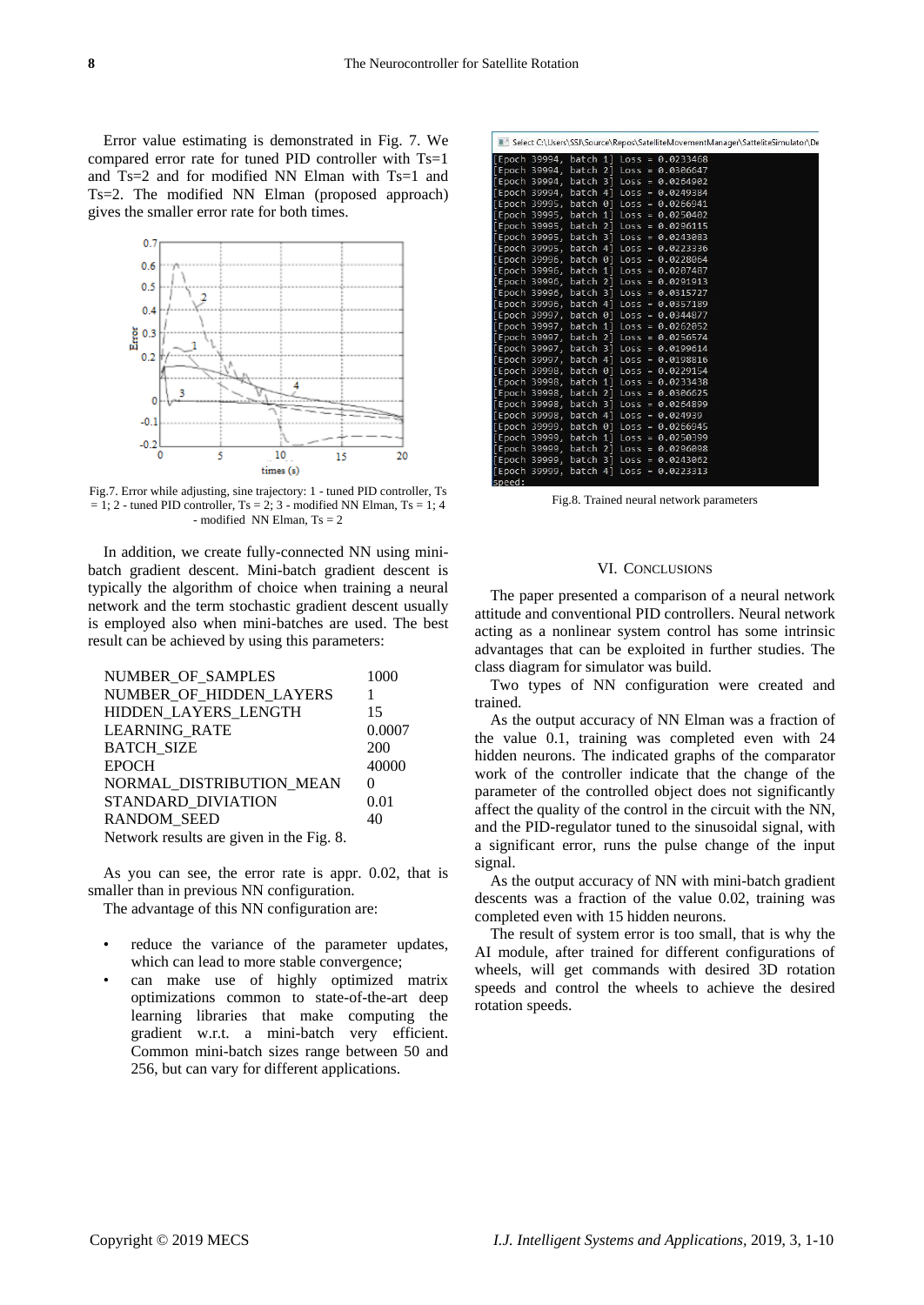#### **REFERENCES**

- [1] Khuntia, S. R., Mohanty, K. B., Panda, S., & Ardil, C. (2009). A comparative study of PI, IP, fuzzy and neurofuzzy controllers for speed control of DC motor drive. 16
- [2] Gundy-Burlet, K. (2004). Augmentation of an intelligent flight control system for a simulated C-17 aircraft. *Journal of Aerospace Computing, Information, and Communication*, *1*(12), 526-542
- [3] Parks, P. (1966). Liapunov redesign of model reference adaptive control systems. *IEEE Transactions on Automatic Control*, *11*(3), 362-367
- [4] Bouchard, M. (2001). New recursive-least-squares algorithms for nonlinear active control of sound and vibration using neural networks. *IEEE Transactions on Neural Networks*, *12*(1), 135-147
- [5] Ku, C. C., & Lee, K. Y. (1995). Diagonal recurrent neural networks for dynamic systems control. *IEEE transactions on neural networks*, *6*(1), 144-156
- [6] Ito, K. (2000). Gaussian filter for nonlinear filtering problems. In *Decision and Control, 2000. Proceedings of the 39th IEEE Conference on* (Vol. 2, pp. 1218-1223). IEEE
- [7] Vasičkaninová, A., & Bakošová, M. (2009). Neural network predictive control of a chemical reactor. *Acta Chimica Slovaca*, *2*(2), 21-36
- [8] Sahu, A., & Hota, S. K. (2018, March). Performance comparison of 2-DOF PID controller based on Mothflame optimization technique for load frequency control of diverse energy source interconnected power system. In *Technologies for Smart-City Energy Security and Power (ICSESP), 2018* (pp. 1-6). IEEE.
- [9] He, K., Zhang, X., Ren, S., & Sun, J. (2016). Deep residual learning for image recognition. In *Proceedings of the IEEE conference on computer vision and pattern recognition* (pp. 770-778).
- [10] Ellery, A. A. (2017). Space Exploration Through Self-Replication Technology Compensates for Discounting in Net Present Value Cost-Benefit Analysis: A Business Case?. *New Space*, *5*(3), 141-154.
- [11] Izzo, D., Simões, L. F., & de Croon, G. C. (2014). An evolutionary robotics approach for the distributed control of satellite formations. *Evolutionary Intelligence*, *7*(2), 107-118
- [12] Briggs, F. C. (2016). Soft Computing in Aerospace. In *AIAA Infotech@ Aerospace* (p. 0483).
- [13] Tamayo, A. J. M., Bustamante, P. V., Ramos, J. J. M., & Cobo, A. E. (2017). Inverse models and robust parametric-step neuro-control of a Humanoid Robot. *Neurocomputing*, *233*, 90-103.
- [14] Gleue, C., Eilers, D., von Mettenheim, H. J., & Breitner, M. H. (2017). Decision support for the automotive industry: forecasting residual values using artificial neural networks.
- [15] Kar, S., Das, S., & Ghosh, P. K. (2014). Applications of neuro fuzzy systems: A brief review and future outline. *Applied Soft Computing*, *15*, 243-259.
- [16] Wang, J., Zheng, H., Li, Q., Wu, H., & Zhou, B. (2015, October). Prognostic for on-orbit satellite momentum wheel based on the similitude method. In *Prognostics and System Health Management Conference (PHM), 2015* (pp. 1-5). IEEE.
- [17] Lendaris, G. G. (2009, June). A retrospective on adaptive dynamic programming for control. In *Neural Networks, 2009. IJCNN 2009. International Joint Conference on* (pp. 1750-1757). IEEE.
- [18] van der Smagt, P., Arbib, M. A., & Metta, G. (2016). Neurorobotics: From vision to action. In *Springer Handbook of Robotics* (pp. 2069-2094). Springer, Cham.
- [19] Dias, F. M., & Mota, A. M. (2001, June). Comparison between different control strategies using neural networks. In *9th Mediterranean Conference on Control and Automation, Dubrovnik, Croatia*. 1-12.
- [20] Steinberg, M. L. (2001). Comparison of intelligent, adaptive, and nonlinear flight control laws. *Journal of Guidance, Control, and Dynamics*, *24*(4), 693-699
- [21] Boyko, N., Sviridova, T., & Shakhovska, N. (2018, June). Use of machine learning in the forecast of clinical consequences of cancer diseases. In *2018 7th Mediterranean Conference on Embedded Computing (MECO)* (pp. 1-6). IEEE
- [22] Shakhovska, N., Vovk, O., Hasko, R., & Kryvenchuk, Y. (2017, September). The Method of Big Data Processing for Distance Educational System. In *Conference on Computer Science and Information Technologies* (pp. 461-473). Springer, Cham.
- [23] Kryvenchuk, Y., Shakhovska, N., Melnykova, N., & Holoshchuk, R. (2018, September). Smart Integrated Robotics System for SMEs Controlled by Internet of Things Based on Dynamic Manufacturing Processes. In *Conference on Computer Science and Information Technologies* (pp. 535-549). Springer, Cham.
- [24] Dhanya, K. M. (2017). Dynamic Vehicle Routing Problem: Solution by Ant Colony Optimization with Hybrid Immigrant Schemes. International Journal of Intelligent Systems and Applications, 9(7), 52.
- [25] Yang, B., & Cao, D. (2009). Action-dependent adaptive Critic design based neurocontroller for cement precalciner kiln. International Journal of Computer Network and Information Security, 1(1), 60.
- [26] Albagory, Y., Al Raddady, F., Aljahdali, S., & Said, O. (2014). Innovative large scale wireless sensor network architecture using satellites and high-altitude platforms. *International Journal of Wireless and Microwave Technologies*, *4*(2), 12-19.

#### **Authors' Profiles**



**Shakhovska Nataliya,** doctor of sciences, Prof., Head of Department of Artificial Intelligence, Lviv Polytechnic National University.

Research interest: Big data mining, artificial intelligence, intelligence systems**.**



**Sergio Montenegro,** received a master degree in computer science from the technical university of Berlin, followed by a PhD from the same university. He have been programming satellites for the last 20 Years. Now he is Professor for aerospace information technology at the university of Würzburg (Germany).